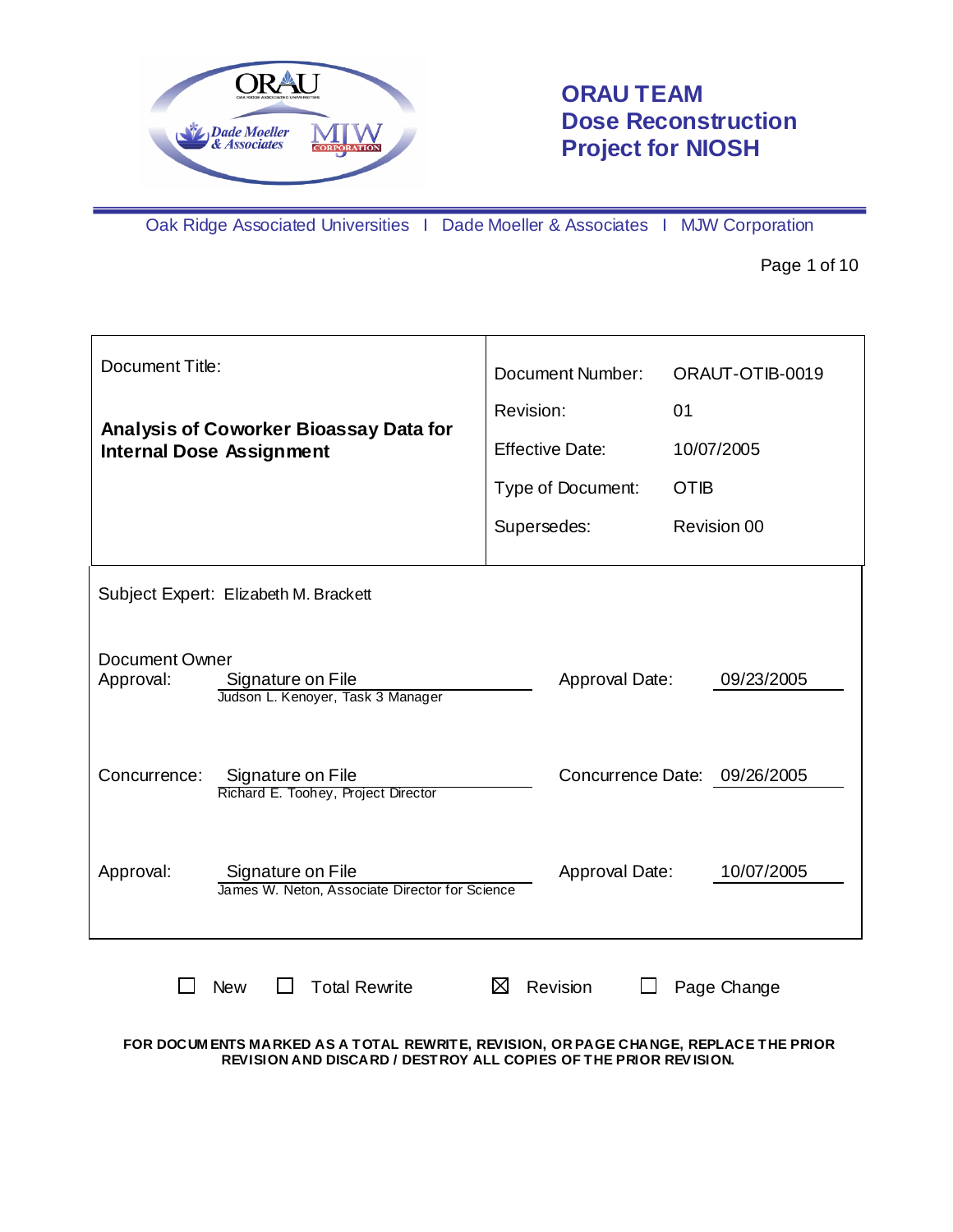| ORAUT-OTIB-0019<br>Document No. | Revision No. | 10/07/2005<br>Date:<br>⊨ttective | ∠ of:<br>Page<br>. |
|---------------------------------|--------------|----------------------------------|--------------------|

# **PUBLICATION RECORD**

| <b>EFFECTIVE REVISION</b> |               |                                                                                                                                                                             |
|---------------------------|---------------|-----------------------------------------------------------------------------------------------------------------------------------------------------------------------------|
| <b>DATE</b>               | <b>NUMBER</b> | <b>DESCRIPTION</b>                                                                                                                                                          |
| 12/29/2004                | 00            | New technical information bulletin for the analysis of coworker<br>bioassay data for internal dose assignment. First approved issue.<br>Initiated by Elizabeth M. Brackett. |
| 10/07/2005                | -01           | Revision to update and expand current practices. Approved issue of<br>Revision 01. Training required: As determined by the Task<br>Manager. Initiated by Joseph Lochamy.    |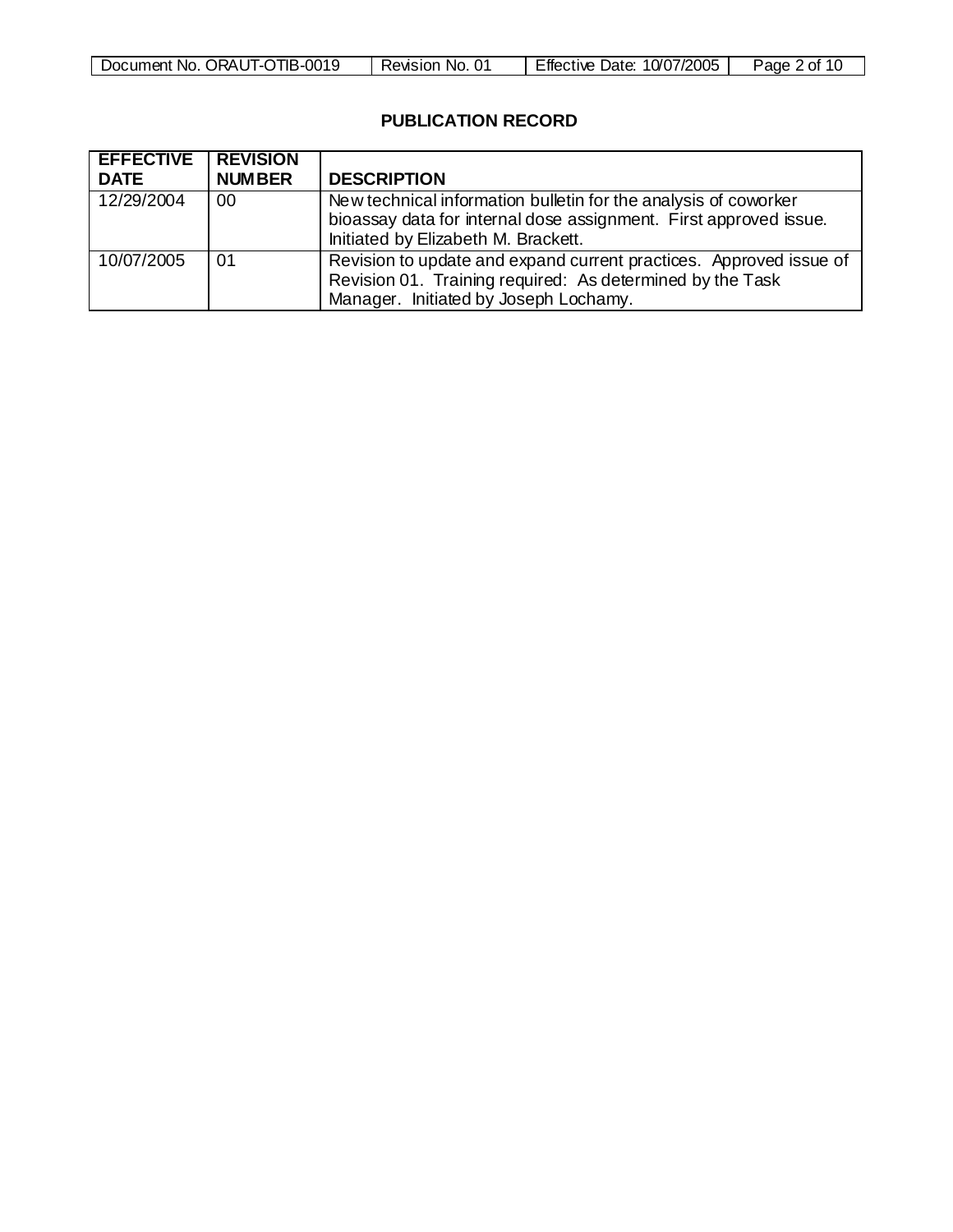| Document No. ORAUT-OTIB-0019 | Revision No. | 10/07/2005<br>Effective Date: | Page 3 of 1 <sup>r</sup> |
|------------------------------|--------------|-------------------------------|--------------------------|

# **TABLE OF CONTENTS**

| <b>SECTION</b> |                                        | TITLE                                                   | <b>PAGE</b> |
|----------------|----------------------------------------|---------------------------------------------------------|-------------|
| 1.0            |                                        |                                                         |             |
| 2.0            |                                        |                                                         |             |
| 3.0            | 3.2<br>3.3<br>3.4<br>3.5<br>3.6<br>3.7 |                                                         |             |
|                |                                        | ATTACHMENT A, RESPONSIBILITIES AND PROCESS FOR COWORKER |             |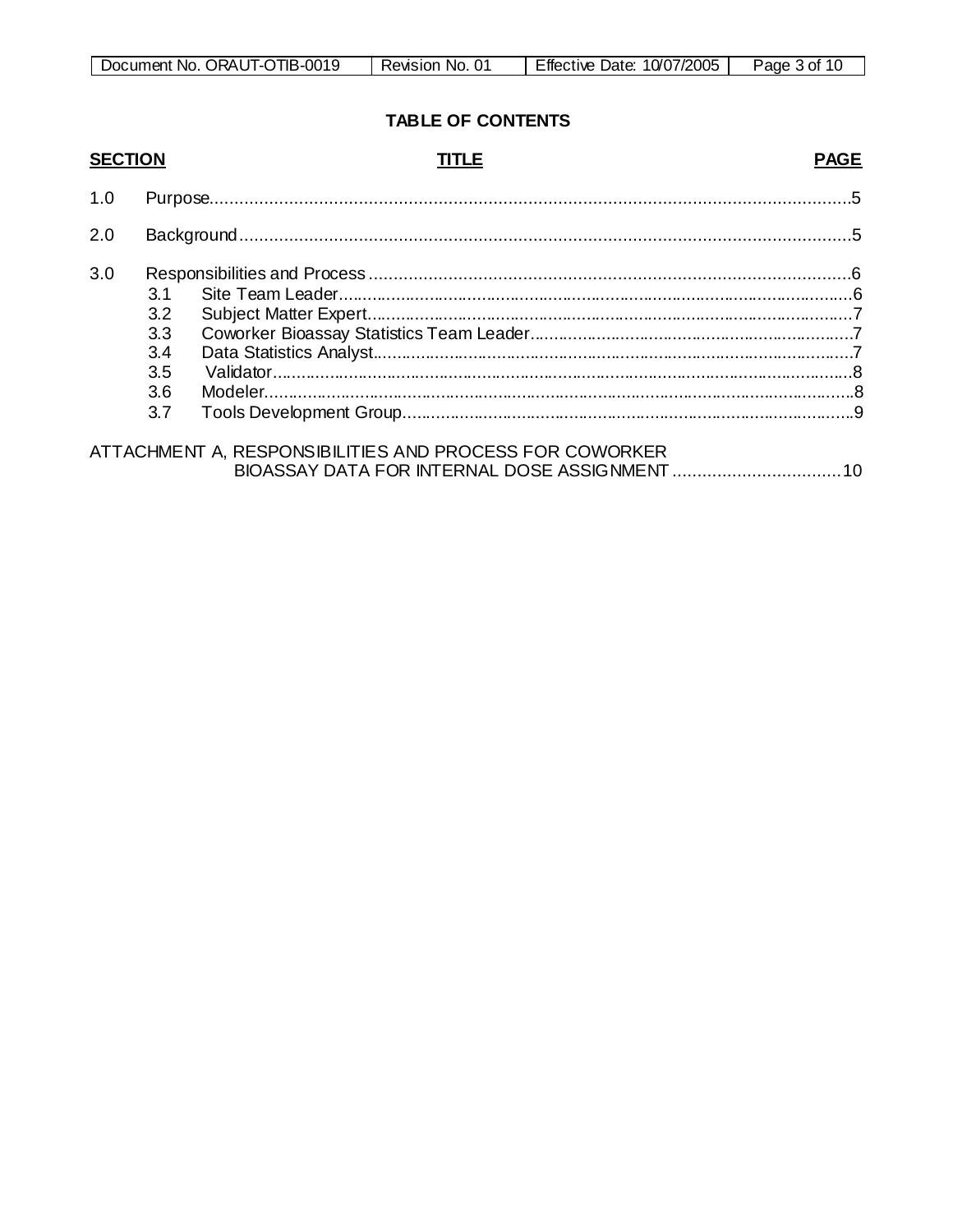# **ACRONYMS AND ABBREVIATIONS**

- GM geometric mean
- GSD geometric standard deviation
- MDA minimum detectable activity or amount
- SME subject matter expert
- TIB technical information bulletin
- U.S.C United States Code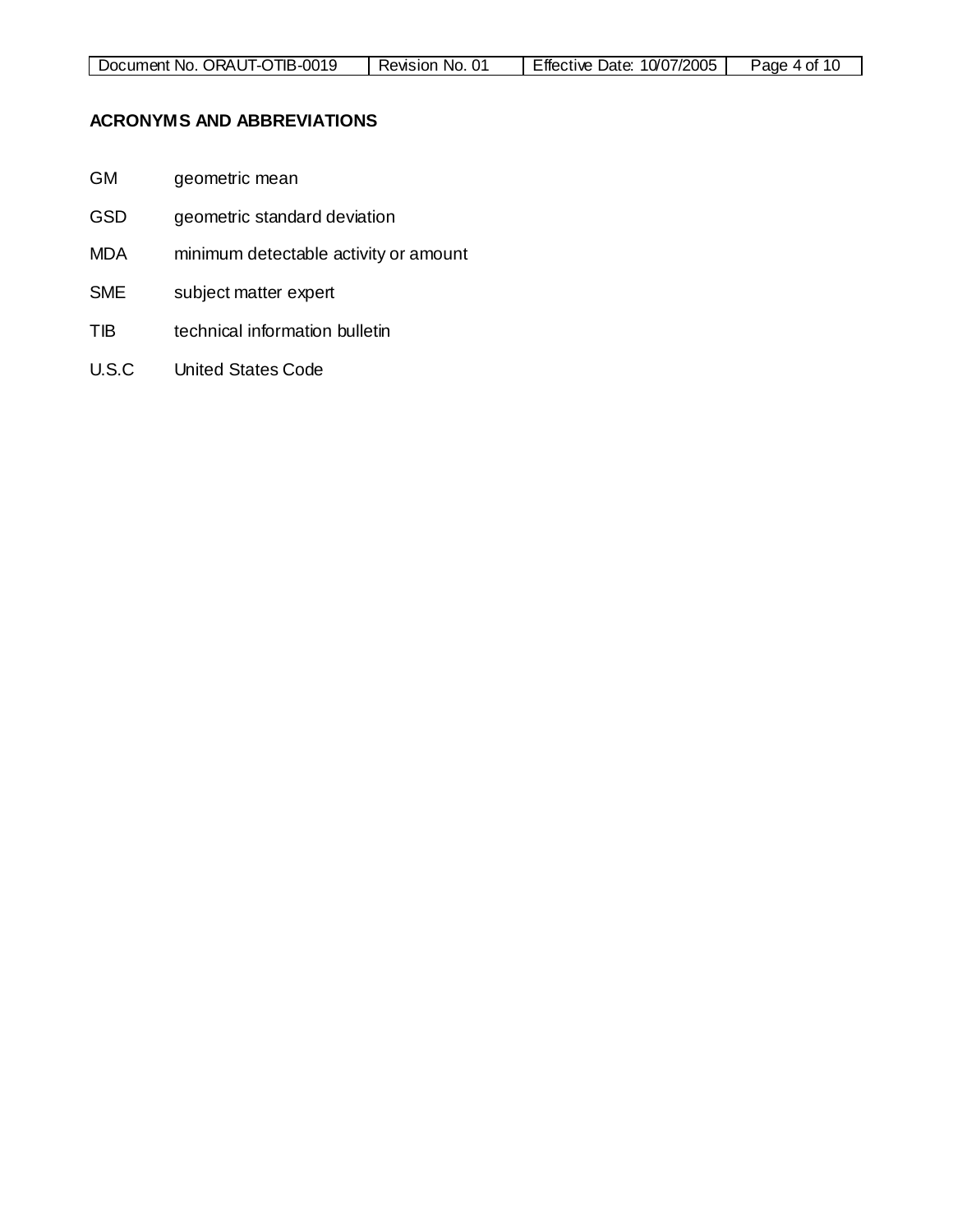| Document No. ORAUT-OTIB-0019 | Revision No. | Effective Date: 10/07/2005 | Page 5 of 10 |
|------------------------------|--------------|----------------------------|--------------|
|------------------------------|--------------|----------------------------|--------------|

#### **1.0 PURPOSE**

Technical information bulletins (TIBs) are general working documents that provide guidance concerning the preparation of dose reconstructions at particular sites or categories of sites. They will be revised in the event additional relevant information is obtained. TIBs may be used to assist the National Institute for Occupational Safety and Health in the completion of individual dose reconstructions.

In this document the word "facility" is used as a general term for an area, building, or group of buildings that served a specific purpose at a site. It does not necessarily connote an "atomic weapons employer facility" or a "Department of Energy facility" as defined in the Energy Employees Occupational Illness Compensation Program Act of 2000 [42 U.S.C. Sections 7384l(5) and (12)].

This document provides technical guidance and assigns responsibilities for analyzing coworker internal bioassay data to develop intake values for assigning doses to unmonitored or partially monitored workers. Deviation from the guidance may be necessary because each bioassay data set has unique characteristics based on facility procedures, monitoring periods and methods, and other factors.

Each analysis of coworker internal dosimetry data, including the results and deviations from the process, will be documented in a site-specific TIB or a site profile.

#### **2.0 BACKGROUND**

In general, participation in a bioassay program involves workers who have the largest potential for exposure. While there are exceptions to this generality such as accidents involving unmonitored workers, it is unlikely that an unmonitored worker would have received a larger dose than the most highly exposed monitored worker at a site.

The analytical method described in this document assumes that the bioassay results for groups of workers have a lognormal distribution. Studies of worker dosimetry results (bioassay results, dosimeter results, etc.) tend to support this assumption. Alternate distributions may be used if a lognormal fit is not deemed satisfactory.

To calculate internal dose, intake rates must be determined. To determine coworker intake rates from bioassay, the 50th-percentile (median) and 84th-percentile bioassay results are calculated for specific periods from the available data. The  $R^2$  fit parameter is also calculated as an indicator of reasonableness of fit for each distribution of bioassay results. Coworker intake rates are determined from the resultant two data sets, and the geometric standard deviation (GSD) of the coworker intake distribution is calculated by dividing the 84th-percentile intake(s) and/or intake rate(s) by the 50th-percentile intake rate(s).

This statistical method eliminates the need to define the minimum detectable activity or amount (MDA) for uncensored data sets (that is, data sets that include all values regardless of statistical significance). However, where the data sets are censored, there may be insufficient information for performing a fit to obtain the 50th- and 84th-percentile values. These censored data often are recorded as zeroes, numbers preceded by a less-than symbol (<) or as a code such as "ND." In such cases, a method for substituting a range of values for that censored data may be used, if the reporting level or cutoff value is specified or can be determined. This method is only to be used for cases where the fitting of the positive data yields unsatisfactory results. If the reporting level cannot be determined, the data may need to be used without modification. In some cases, such as when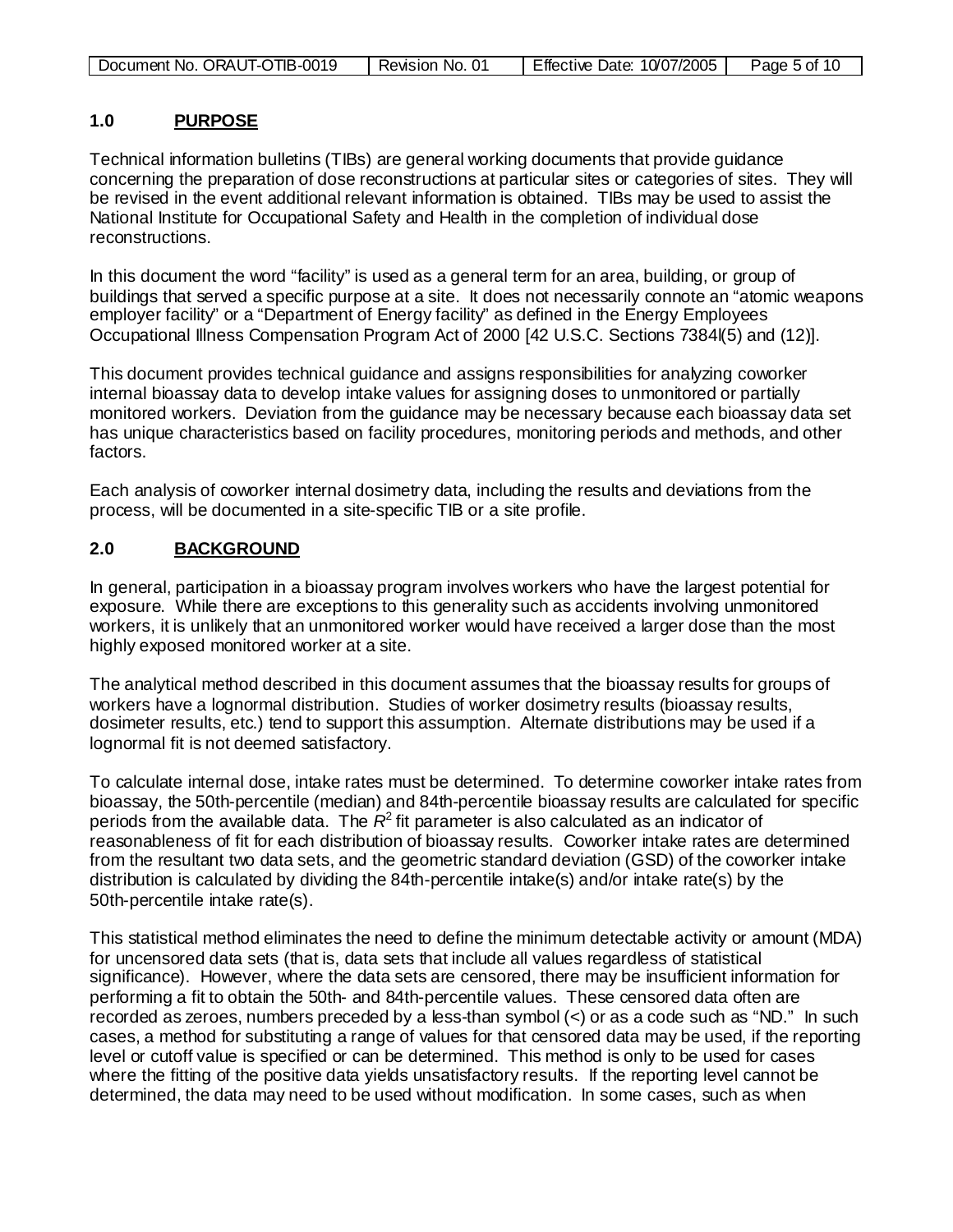| Document No. ORAUT-OTIB-0019 | Revision No. 01 | <b>Effective Date:</b><br>10/07/2005 | Paɑe 6 of 10 |
|------------------------------|-----------------|--------------------------------------|--------------|
|------------------------------|-----------------|--------------------------------------|--------------|

monitored individuals typically had a measurable body burden from natural or manmade sources (e.g., atmospheric nuclear testing), substituting a range of values below the reporting level could be inappropriate. These cases are usually obvious because they often create a sharp bend in the plot where the substituted values join the uncensored data. As with the rest of this analytical process, professional judgment is important for extracting the best possible information from the data.

The statistical calculations described in this document may be by month, quarter, year, or even multiple years depending on the size of the data set and the number of positive values.

All decisions regarding the statistical analysis are recorded in instructions to the statistics analyst and in a site-specific document such as the site profile or a TIB.

This method eliminates the need to remove what could appear to be unreasonable outliers because the data distribution is evaluated rather than each datum. However, outliers may be removed at the discretion of the site team leader and the subject matter expert (SME).

#### **3.0 RESPONSIBILITIES AND PROCESS**

The following sections describe the analysis process and responsibilities for the following functions:

- Site team leader
- SME
- Coworker statistics team leader
- Data statistics analyst
- Validator
- Modeler
- Tools Development Group

Attachment A depicts these functions and the process in a flow chart. For smaller sites with limited data, one individual may serve in many of these roles.

### **3.1 SITE TEAM LEADER**

The team leader's tasks are:

- Coordinate all aspects of the coworker statistical analysis process for the site
- Provide information to and answer the questions of those involved in the analysis, maintain schedules, and compile the statistical analysis information into a TIB
- Review the data to be analyzed and provide information to the statistics analyst. The information consists of at least the following items:
	- o Site name
	- o Radionuclides of interest
	- o Database names and locations
	- $\circ$  Fields (columns) of interest in each database (e.g., results, dates, and identifiers)
	- o Years to be included in analyses
	- o Analytical periods (e.g., quarterly or annually)
	- o Data units and any factors for normalizing or converting the data to other units
	- o Censored data (i.e., where a reporting level was used) identified by year
	- o Criteria for handling censored data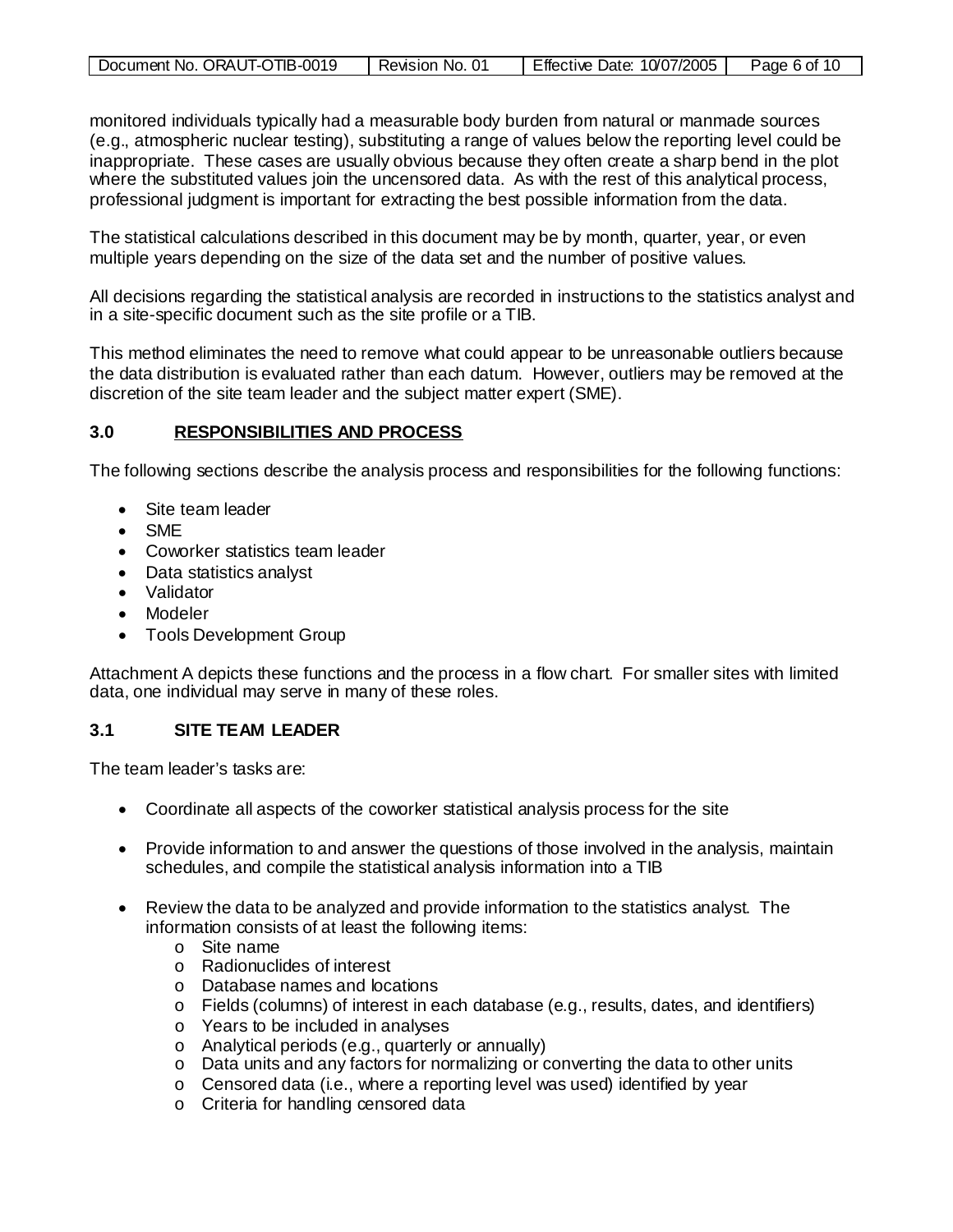- o Exclusion criteria by year (e.g., inadequate sample volumes)
- o Code explanations for fields that have a bearing on the data
- o Special exclusions (e.g., entry errors and medical intakes)
- o Other information the data analyst could need to do the analyses

When compiling the site TIB, the site team leader documents:

- The information listed above
- Deviations from the process and recommendations in this TIB
- A summary of the results of the statistical analyses
- Unmonitored radionuclides associated with the primary radionuclides and the relative activities to include in intake calculations
- Intake periods and intake rates of primary (monitored) radionuclides and associated absorption types

### **3.2 SUBJECT MATTER EXPERT**

The SME's tasks are:

- Review the data and related technical information to determine their completeness and usability, identify problems, and recommend solutions
- In concert with the site team leader, determine which data sets are useful for assigning coworker doses and, for sites with several methods of monitoring (e.g., urine and lung counting), determine which methods to use to assign best estimates of dose and which data to use to verify that the results are reasonable
- Assist and support the site team leader in compiling the detailed technical information used in the statistical analyses and provide a review prior to statistical analysis
- Review and approve the completed statistical analyses and modeled intake results

# **3.3 COWORKER BIOASSAY STATISTICS TEAM LEADER**

The coworker bioassay statistics team leader provides overall statistical analysis coordination, technical support, and interface assistance between those involved in the analyses. This person works closely with the SME, the site team leader, the data statistics analyst, and the data validator.

### **3.4 DATA STATISTICS ANALYST**

The analyst performs the statistical analyses in accordance with the site team leader's detailed instructions.

If there are unexpected data anomalies not fully addressed by the instructions, the analyst consults the site team leader. The site team leader and the SME may recommend deviations from the data analysis instructions.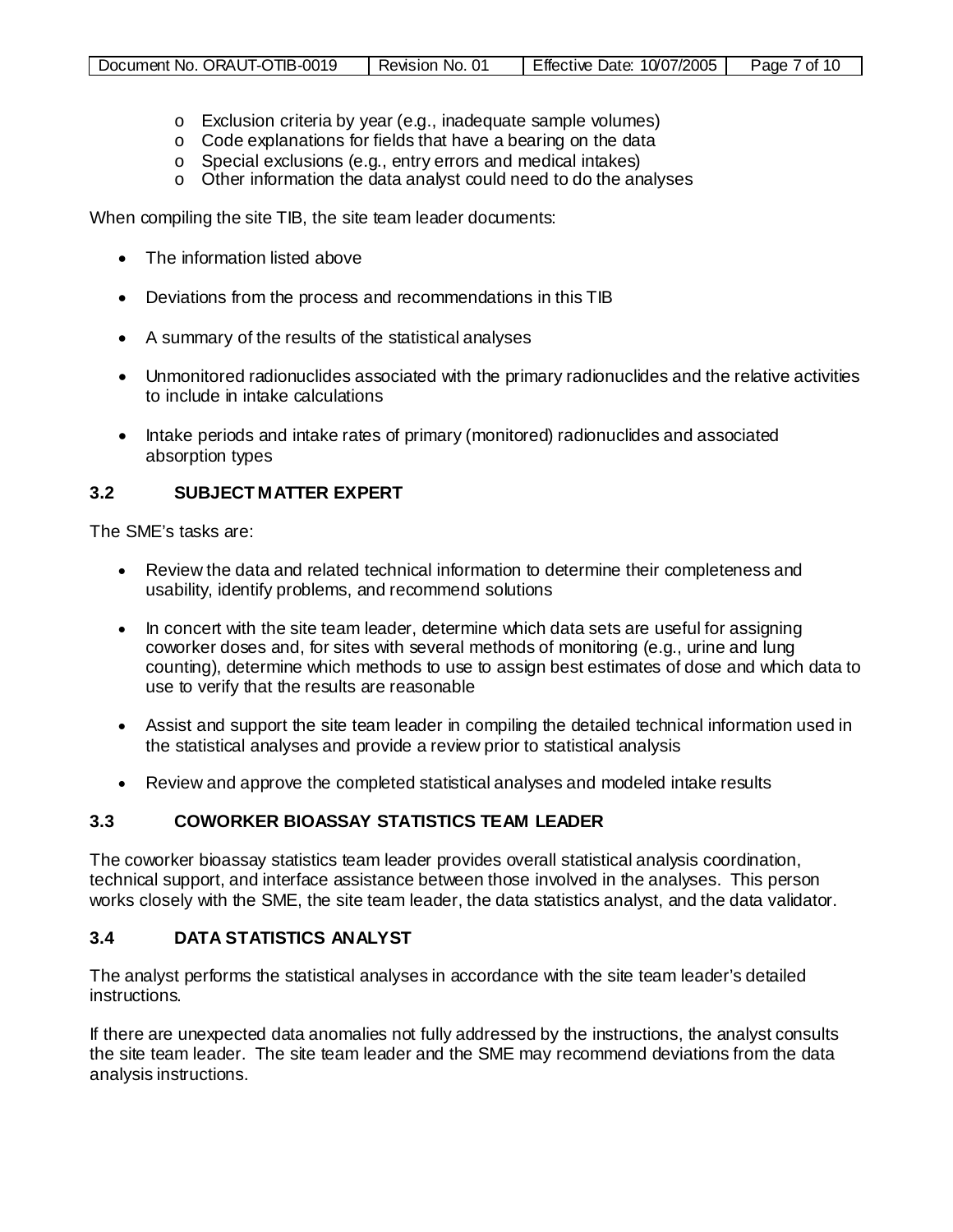| Document No. ORAUT-OTIB-0019 | Revision No. 01 | Effective Date: 10/07/2005 | Page 8 of 10 |
|------------------------------|-----------------|----------------------------|--------------|
|------------------------------|-----------------|----------------------------|--------------|

The data statistics analyst performs the following tasks (as the data allow or as makes sense for the data set), typically using one or more spreadsheets designed to automate most of the analyses. Detailed guidance for performing these calculations are documented in ORAUT-PROC-0095, Generating Summary Statistics for Coworker Bioassay Data.

- Sort the data for each identified period from low to high results, rank the data using the midpoint of each percentile (e.g., given 10 results, the midpoint of the percentile for the first ranked datum is 0.05), and determine the 50th- and 84th-percentile values for the ranked data. If the data are censored, rank all the data, but fit only the uncensored data unless directed to substitute a linear distribution (or another approved distribution) of values for the censored data.
- Log-transform the data, calculate the *z*-score for each transformed data point, and plot the *z*scores on the *x*-axis and the natural logarithms of their respective data on the *y*-axis.
- Use a line equation to calculate the 50th-percentile value, the GSD, and the 84th-percentile value for each period of dosimetry data.
- Calculate the associated  $R^2$  fit parameter. A value greater than 0.9 indicates a very good fit; however, values as low as 0.7 are acceptable, and even lower values may be acceptable if no better equation seems appropriate.
- Build a summary table of the results for site team leader and SME review. The table design should enable easy transfer into internal dosimetry modeling programs such as IMBA. The columns should include the period of the data, an effective bioassay date (midpoint of the analysis period), the 50th-percentile values, and the 84th-percentile values.
- Document any items not covered by the written instructions from the team leader and SME (e.g., averaging of results, exclusion of anomalous results). Any such deviation should be discussed with the team leader and SME prior to application.

# **3.5 VALIDATOR**

The validator's tasks are:

- Verify the analyst's results by performing essentially the same analyses.
- If there are discrepancies between the sets of results, resolve them with the analyst.
- Issue a summary report showing the percent variations between the sets of results. There should not be differences if rounding is discounted. Differences of up to 1% are not considered significant.

# **3.6 MODELER**

The modeler determines intake rates by performing fits of the two data bioassay data sets (50th- and 84th-percentile results) associated with each radionuclide. For most data sets, intakes will be assumed to be chronic. There could be large, short-term releases that need to be addressed individually. The modeler's tasks are: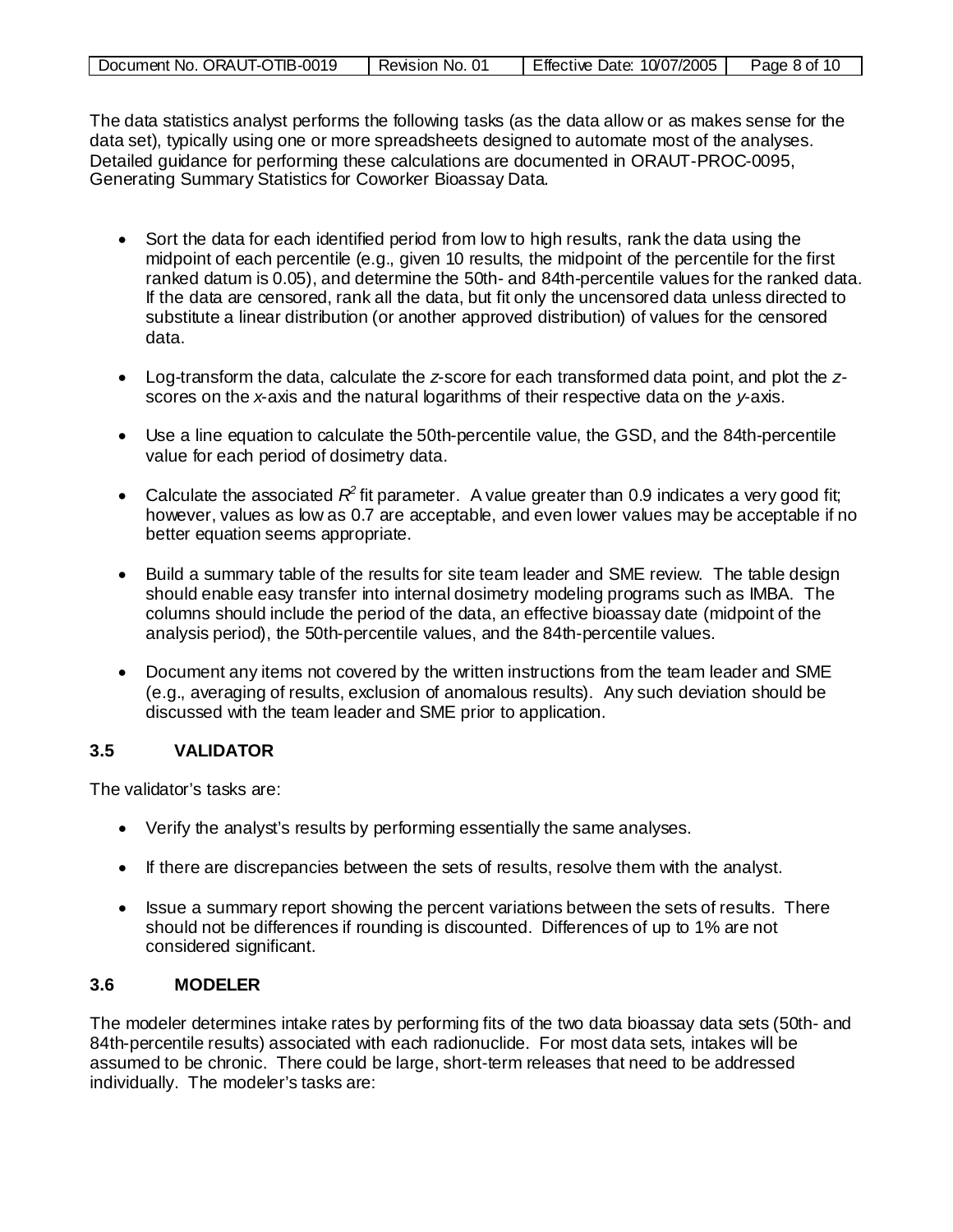| Document No. ORAUT-OTIB-0019 | Revision<br>No. | Effective Date:<br>10/07/2005 | Page 9 of |
|------------------------------|-----------------|-------------------------------|-----------|
|                              |                 |                               |           |

- Use site information (e.g., dates of shutdowns and known operating periods) where possible to break chronic intakes into periods. These periods should be adjusted as necessary to obtain a reasonable fit, but the assumed intake periods should generally not be very short.
- Assess intakes for each of the absorption types associated with the site and document the intake regimes and rationales for assumptions.
- Provide the site team leader with these data in a form suitable for the site TIB.

# **3.7 TOOLS DEVELOPMENT GROUP**

 $\mathsf{r}$ 

The tools development group builds software tools for dosimetrists to use to determine organ doses in accordance with the site TIB and the site profile.